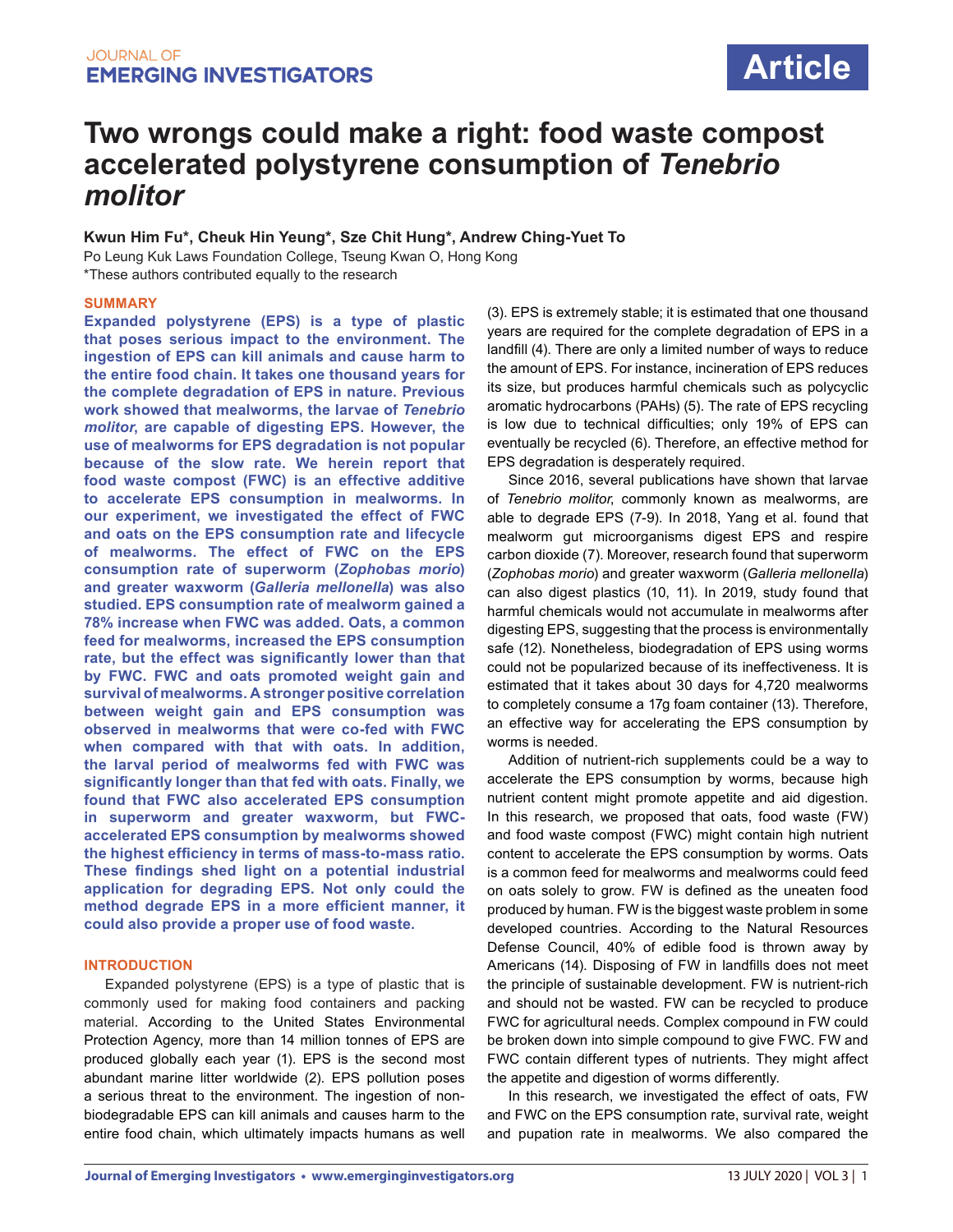

**Figure 1: Production of food waste compost.** Food waste consisting of carbohydrates, vegetables, and protein are composted and sieved to produce fine compost powder.

effect of FWC on the EPS consumption rate of mealworms, superworms and greater waxworms. In our experiment, we found that the rate of EPS consumption by mealworms remained unchanged when FW was added, while it was nearly doubled with FWC. Oats also increased the EPS consumption rate but it was significantly lower than that of FWC. Both FWC and oats promoted weight gain and survival of mealworms. A stronger positive correlation between weight gain and EPS consumption was observed in mealworms that were co-fed with FWC when compared with those with oats. In addition, the pupation rate of mealworms fed with FWC was significantly lower than those fed with same weight of oats, meaning that mealworms could gain a longer larval period for the consumption of EPS when FWC was added. We suggest that FWC is a more effective addictive for accelerating EPS consumption in mealworms when compared with FW and oats. Finally, although we found that FWC also accelerated EPS consumption in superworms and greater waxworm, FWC-accelerated EPS consumption by mealworms showed the highest efficiency in terms of mass-to-mass ratio. All these findings suggest that FWC-accelerated EPS degradation by mealworms could be a potential method to biologically degrade EPS in an industrial scale. Not only could the method degrade EPS in a more efficient manner, it could also provide a proper use of FW.

### **RESULTS**

# **Production and Characterization of Food Waste Compost**

We first collected FW from a secondary school in Hong Kong to produce FWC. After the composting process, FW turned into a brownish compost. We removed indigestible vegetable fiber from the compost and produce fine FWC powder (**Figure 1**). As revealed by a colorimetric NPK soil test kit combined with a spectrophotometer, the concentration of nitrate, phosphate, and potassium increased significantly after composting (**Table 1**). The moisture content lowered from 72% to 13% after composting. The FW became more acidic after the composting process, having its pH value dropped from pH 7.2 to pH 4.4. The number of viable microorganisms per gram increased around 200-fold after composting. These parameters indicate that we successfully composted FW. Microorganisms have thrived to decompose organic FW into simple inorganic nutrients.

# **Effect of Food Waste, Food Waste Compost, and Oats on the Consumption Rate of EPS in Mealworms**

To assess the EPS consumption rate of mealworms in the presence of oats, FW, and FWC, we randomly selected 40 mealworms and added them to each of the 8 different setups (**Table 2**). FWC and oats, rather than FW, significantly accelerated the EPS consumption rate of mealworm (**Figure 2A**). The Basal EPS consumption rate of the mealworms was 0.483 mg/day. The addition of uncomposted FW did not affect the EPS consumption rate. Interestingly, the EPS consumption rate increased to 0.639 mg/day when co-fed with oats, and to 0.859 mg/day with FWC. The average rate of EPS consumption increased by approximately 32% when co-fed with oats, and approximately 78% when co-fed with FWC; these differences were statistically significant (*p-value* < 0.05). This change in EPS consumption rate indicates that the addition of FWC is more effective than that of oats in accelerating EPS consumption in mealworms. The EPS consumption of mealworms with the addition of oats or FWC added was then continuously monitored throughout the larval stage of the mealworms (**Figure 2B**). We observed increased EPS consumption rate in oats and FWC throughout the 21 day period. The increase of EPS consumption rate is the highest in the first three days.

# **Effect of EPS, Compost, and Oats on the Life Cycle of Mealworms**

Since we found that FWC and oats could effectively accelerate EPS consumption of mealworms, we further analyzed their effect on the life cycle of mealworms. We first

|                                          | <b>Before Composting</b> | <b>After Composting</b> |
|------------------------------------------|--------------------------|-------------------------|
| <b>Moisture Content (%)</b>              | 72%                      | 13.23%                  |
| pH Value                                 | 7.2                      | 4.4                     |
| Nitrate Content (relative unit)          | 0.097                    | 0.629                   |
| <b>Phosphate Content (relative unit)</b> | 0.302                    | 0.784                   |
| Potassium Content (relative unit)        | 0.064                    | 0.102                   |
| Microbial Count (CFU/g)                  | 210                      | 4070                    |

**Table 1:** Table summarizing the moisture content, pH value, nitrate content, phosphate content, potassium content, and microbial content in FW before and after the composting process.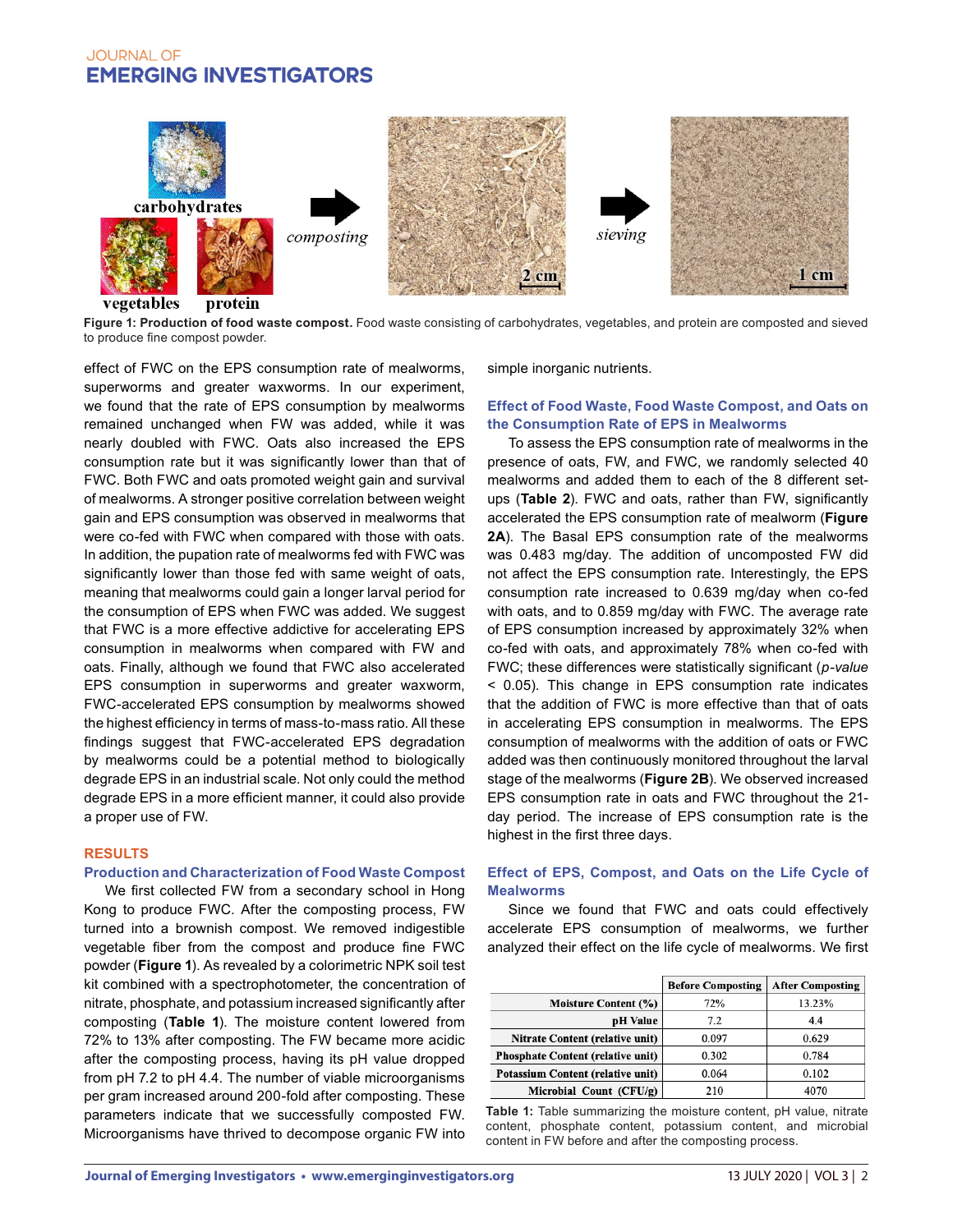|                        | EPS(g) | FW(g) | FWC(g) | $\text{Oats}\left(\text{g}\right)$ |
|------------------------|--------|-------|--------|------------------------------------|
| $(1)$ EPS only         | 0.5    |       |        |                                    |
| $(2)$ FW only          |        | 0.5   |        |                                    |
| (3) FWC only           |        |       | 0.5    |                                    |
| (4) Oats only          |        |       |        | 0.5                                |
| $(5)$ EPS + FW         | 0.5    | 0.5   |        |                                    |
| $(6)$ EPS + FWC        | 0.5    |       | 0.5    |                                    |
| $(7)$ EPS + Oats       | 0.5    |       |        | 0.5                                |
| (8) Starvation control |        |       |        |                                    |

**Table 2:** Table summarizing the amount of food component added in each of the 8 set-ups. Each set-up contains 40 mealworms. The "/" symbolizes that a food component is absent.

investigated the survival rate of mealworms under the addition of oats and FWC (**Figure 3A**), because a longer survival time of mealworms could allow a longer time for EPS consumption. The survival rate of the starvation control was approximately 55%. EPS significantly increased the survival rate during the 21-day period, which suggests that mealworms could rely on the EPS to survive. The survival rates of mealworms in set-ups other than starvation control were approximately 85 to 95% at day 21, indicating that EPS, FWC, and oats could support the life of mealworms. We then investigated the percentage change in weight of mealworms to determine the conversion of EPS into biomass (**Figure 3B**). The weight loss of mealworms fed with EPS only was very similar to that of the starvation control, which may be explained by the lack of nutrients. Mealworms in other conditions showed increases in weight. At day 21, the weight gain of mealworms fed with oats alone was the highest, about 80%, while that with FWC alone was approximately 46%. Under the addition of EPS, the weight gain of mealworms co-fed with oats and that with FWC was approximately 56%. Later, we plotted the percentage change in weight of mealworms against the cumulative weight of EPS consumed to determine the correlation of the two variables (**Figure 4**). In the set-up with EPS alone, the percentage change in weight of the worms is independent of the intake of EPS, as concluded by a low R<sup>2</sup> value (0.09693, *p-*value = 0.1695). Positive correlation was observed when EPS was co-fed with oats or FWC. The correlation between weight gain and EPS intake in the set-up with FWC was much higher than that with oats, since the set-up with FWC has a  $\mathsf{R}^2$  value of 0.8147 (*p*-value  $\leq$  0.0001) while the R<sup>2</sup> value of that with oats is 0.1908 (*p-*value < 0.05). The positive correlation might suggest the conversion of EPS into biomass. Interestingly, feeding mealworms with FWC resulted in a slower pupation rate when compared with feeding with same weight of oats in the presence or absence of EPS (**Figure 5**). The difference in pupation rate between EPS-eating mealworms fed with FWC and those with oats at day 21 was statistically significant (*p-*value < 0.05). This suggests that feeding with FWC could allow a longer larval period for the consumption of EPS.

### **Effect of food waste compost on EPS consumption rate**

#### **of three different EPS-digesting species**

Ideally, to apply organismal EPS digestion on an industrial scale, we must maximize the mass of EPS to mass of organism ratio in order to digest the maximum amount of EPS in the smallest infrastructure. We also tested the effect of FWC on other EPS-digesting worms, including superworm and greater waxworm. We found that FWC accelerated EPS consumption 2-fold in all of the species (**Figure 6**). Among the tests, mealworms showed the highest EPS-to-worms massto-mass ratio in consuming the EPS. One gram of mealworms could consume around 150mg of EPS in the presence of FWC, indicating that this combination is the most effective way to consume EPS.

#### **DISCUSSION**

Our research found that FWC, rather than FW, accelerated EPS-consumption in mealworms. We propose that the reason



**Figure 2: Effect of food waste, food waste compost, and oats on the consumption rate of EPS in mealworms**. (**A**) Average individual EPS consumption rate under the addition of food waste (FW), food waste compost (FWC), and oats measured at the first 12 days. (Data represent the mean; Error bars represent standard deviation; n=3; unpaired t-test; \*, *p*-value < 0.05)

(**B**) Cumulative weight of EPS consumed per individual throughout the larval stage in 21 days. (Data represent the mean; Error bars represent standard deviation; n=3)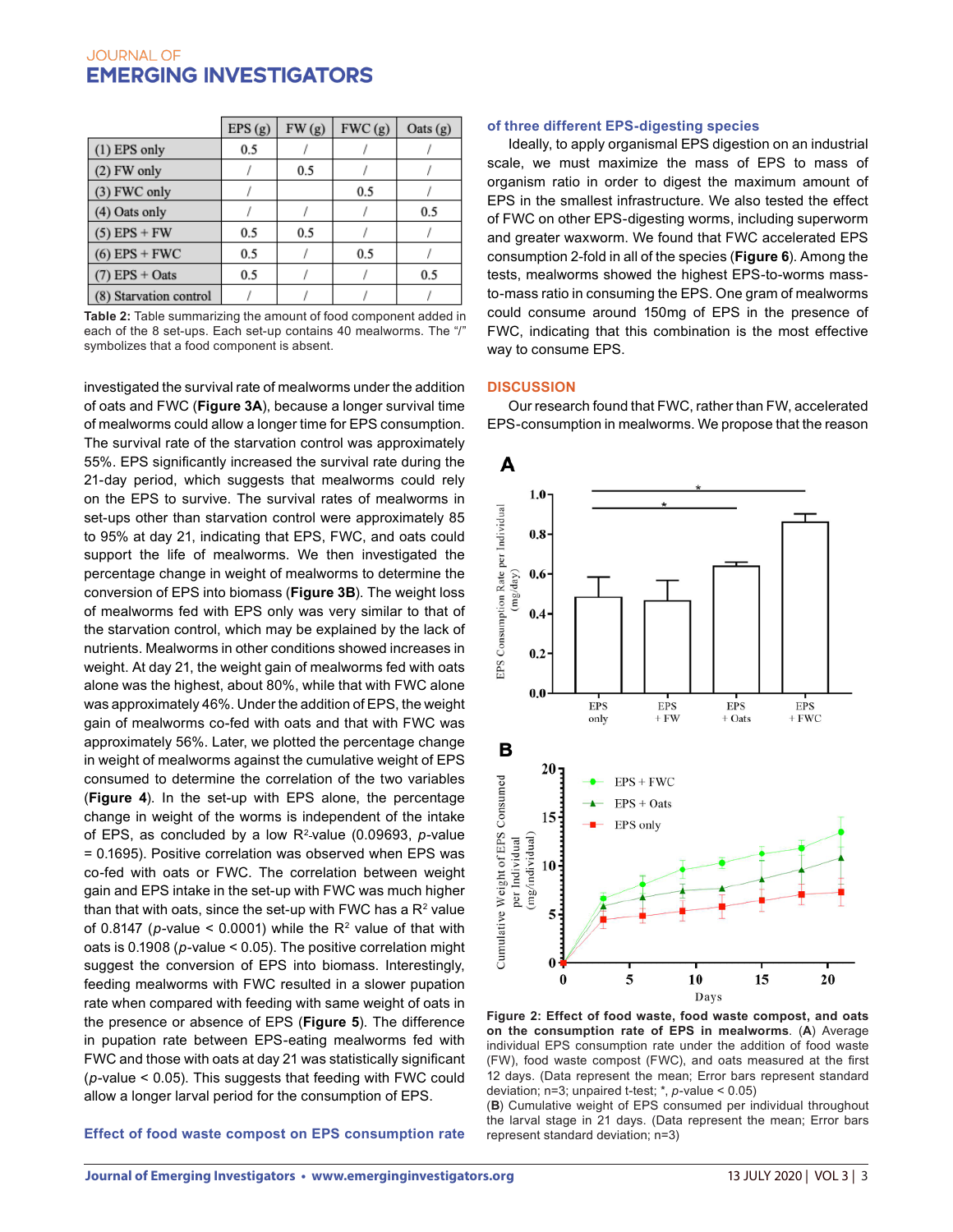

Figure 3: Effect of EPS, compost, and oats on the life cycle of mealworms. (A) Percentage survival of mealworms throughout 21 days. (Data represent the mean; Error bars represent standard deviation; n=3). (**B**) Percentage change in weight of mealworms throughout 21 days. (Data represent the mean; Error bars represent standard deviation; n=3)

may lie in mealworms' gut. According to previous research, the biodegradation of EPS is done by microorganisms in mealworms' gut (8). FWC contains a large number of probiotic microorganisms that may boost the mealworms' gut microbiota and aid the digestion of EPS. Research has shown that the increase in microbiota diversity in insects' gut can enhance their appetite and digestion (15). In addition, composting FW can break down large organic chemicals into smaller digestible substances. Many organic and inorganic nutrients may also be found in FWC. These factors could have facilitated the digestion of EPS in mealworms' gut when co-fed with FWC.

Apart from FWC, oats also accelerated EPS consumption in mealworms. Although oats seemed to have a stronger effect on promoting the survival rate and weight gain of mealworms, the effect on accelerating EPS consumption in mealworms was lower than that of FWC. FWC might contain fewer growth-related nutrients, but it should possess more chemicals or microorganisms that promote the decomposition and assimilation of EPS. The correlation between weight gain and EPS intake in the condition with FWC was much higher than that with oats. The higher correlation might suggest that more EPS could have been converted to biomass when FWC is added. In addition, the intake of FWC could result in a longer larval period for the consumption of EPS. Together with the fact that using FWC is more economic and environmentally friendly than using oats, we propose FWC

is a better additive than oats for effective EPS consumption. We also showed that FWC accelerated EPS consumption in superworms and greater waxworms. However, FWCaccelerated EPS consumption by mealworms showed the greatest effectiveness in terms of mass-to-mass ratio.

We believe that our findings could facilitate the application of using mealworms to degrade EPS in an industrial setting. In an industrial setting, mealworms would be placed in a large-scale bioreactor, rather than a petri dish. Assuming that each mealworm weighs 50mg and the density of EPS is approximately 20kg/m<sup>3</sup>, according to our experiment, 3150 m3 (63 tonnes) of EPS would be digested by 220 tonnes (the weight of 12 double-decker buses) of mealworms in a month. But if FWC is added to facilitate the process, an additional 2550 m<sup>3</sup> (size of an Olympic-size swimming pool, weighs 50 tonnes) of EPS could also be processed per month. On the contrary, it takes one thousand years for EPS to decompose naturally without mealworms (4).

Previous research has shown that the EPS consumption of mealworms depends on different factors, including temperature, humidity, and the density and chemistry of EPS. The basal EPS consumption rate that we measured is 0.483 mg/day/mealworm, which is approximately double previously published data that measured 0.235 mg/day/mealworm (7). The difference may be explained by the difference in density of EPS. The density of EPS tested in the previous research is 0.02g/cm<sup>3</sup>, which is a double that in our study. A lower density



Figure 4.Correlation between percentage change in weight and EPS consumed per mealworm.  $R^2$  represent the coefficient of determination. Dashed line represent the best-fit line.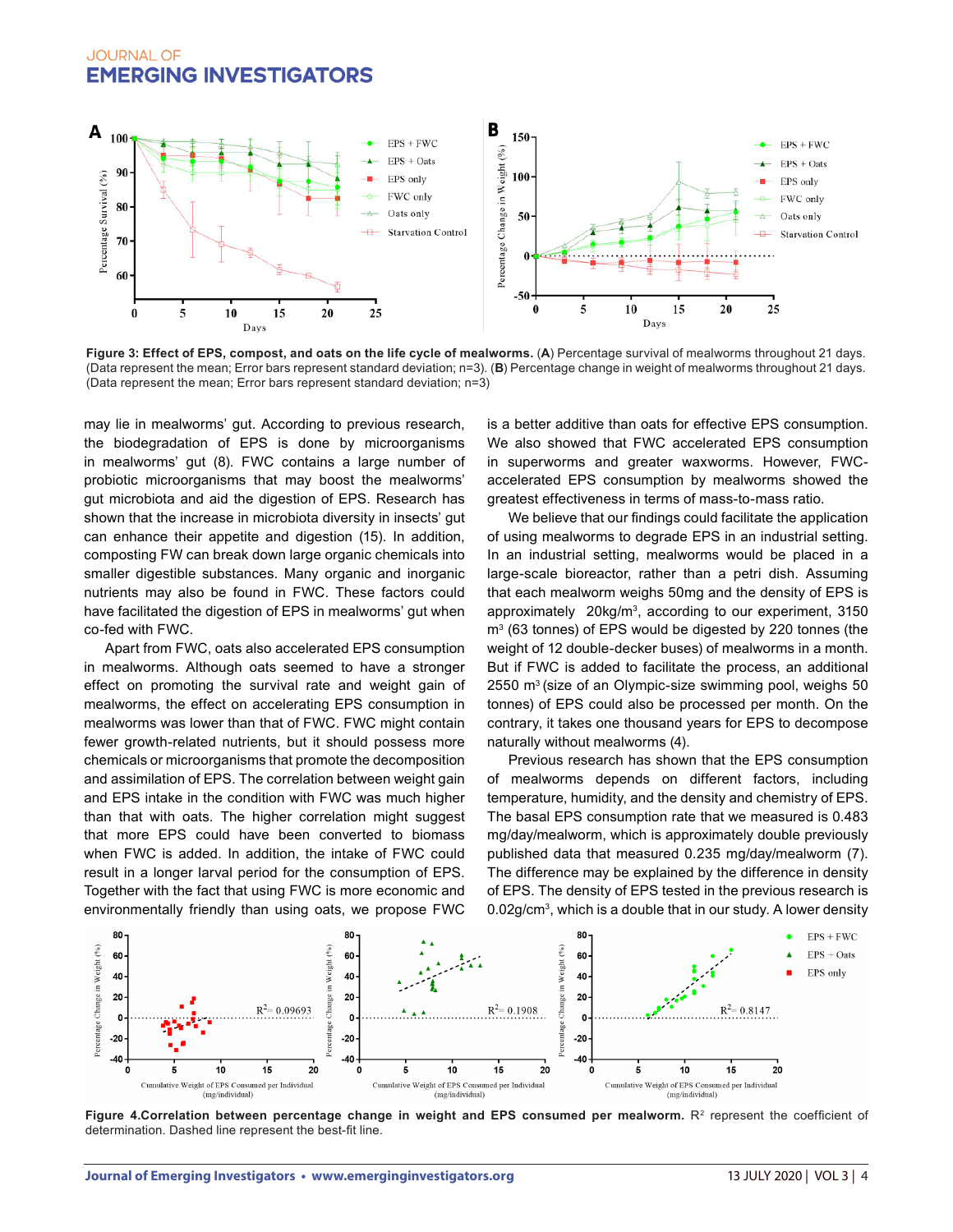

**Figure 5: Effect of EPS, compost, and oats on the pupation of mealworms.** Percentage of mealworms that had undergone pupation at day 21. (Data represent the mean; Error bars represent standard deviation; n=3; unpaired t-test; \*, *p*-value < 0.05)

of EPS could result in a faster rate of EPS consumption (13). Limitations of our study also include the unknown molecular weight of the EPS that we used. In addition, the FW that we used was from an Asian diet, which is heavy in carbohydrates. Future work could explore the effect of FWC and EPS consumption with different EPS molecular weight and density. The effect of FWC generated from different styles of diet should also be tested.

In summary, we believe that FWC-accelerated EPS consumption by mealworms could be a promising method to biologically degrade EPS in an industrial setting. Current landfill disposal of FW and EPS does not meet the principle of sustainable development. Not only does it waste valuable resources, it also poses tremendous impact to the environment. By using FWC to accelerate the consumption of EPS in mealworms, FW and EPS could be turned into organic matter in a fast manner. The organic matter produced has the potential to become fertilizer. Future research could optimize other factors that affect the rate of EPS consumption in mealworms and explore ways for this finding to be implemented in an industrial setting.

# **METHODS**

#### **Composting of Food Waste**

FW from a secondary school (Po Leung Kuk Laws Foundation College, Hong Kong) was collected at lunchtime on eight separate days during one month. A total of 30kg of FW was collected. The FW was classified into carbohydrates (mainly rice), protein (mainly meat), and vegetables during collection. The total carbohydrate, protein, and vegetable weights collected were 10.3kg, 6.2kg, and 12.9kg, respectively, meaning a weight-to-weight ratio of around 2:1:2. FW was composted in a composting machine (Oklin, GG-CMO-02). Composting microbe (Oklin, Acidulo) was added to the machine following the manufacturer's protocol. The compost was collected after one month. The compost was sieved to

obtain a fine powder of compost (**Figure 1**).

# **Characterization of Food Waste and Food Waste Compost**

The moisture content and pH value were measured using the standard procedure documented by the International Soil Reference and Information Centre (16). To measure the moisture content, 5g of the FW or FWC was dried in an oven at 105°C for 1 hour. The difference in weight before and after heating indicated the mass of water. To measure the pH, 20g of the FW or FWC was shaken with 50mL of distillated water at a frequency of 250rpm for 2 hours. pH was measured by a pH meter (Milwaukee, ph600) after sedimentation. The NPK content of the compost was measured by a commercial colorimetric NPK soil test kit (LaMotte, 3-5880). Relative amounts of the nitrate, phosphate, and potassium content were measured by a spectrophotometer at 700nm, 460nm, and 600nm respectively. To measure the colony-forming unit (CFU) of FW and compost, 10g of FW or FWC was mixed with 10mL of distillated water and shaken at 250rpm for 30 minutes. 100µL of the resulting solution was then spread on Plate Count Agar (PCA) and incubated at 37°C overnight. CFU was obtained by counting the number of colonies on the plate. The CFU/gram was calculated by multiplying the CFU on agar plate with the dilution factor. All of the procedures were repeated three times and the average was reported.

#### **Mealworms and Other Materials**

Approximately 3,000 mealworms, 300 superworms (*Zophobas morio*), and 300 greater waxworms (*Galleria mellonella*) were purchased from a local breeder in Mong Kok, Hong Kong. The identity of the species was confirmed by their appearance. Contamination of *Alphitobius diaperinus*



**Figure 6: Effect of food waste compost on EPS consumption rate of three different species.** *Tenebrio molitor* (mealworm) showed the highest efficiency in consuming EPS under the presence of FWC when compared with *Zophobas morio* (superworm) and *Galleria mellonella* (greater waxworm). (Data represent the mean; Error bars represent standard deviation; n=3; unpaired t-test; \*, *p*-value < 0.05)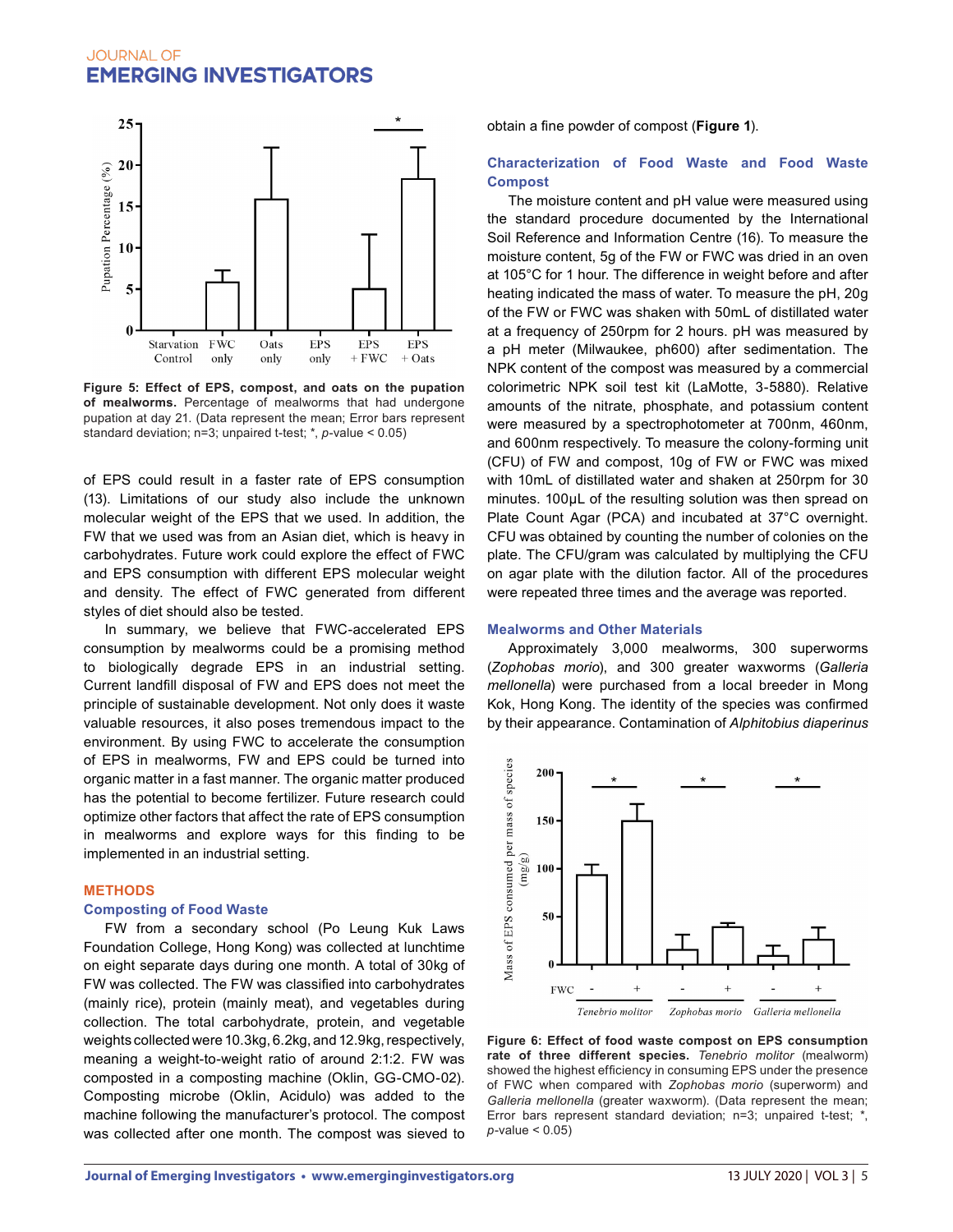was found among mealworms and removed. Organisms were subject to a 48-hour starvation period before initiating the feeding test. Oats was purchased from a supermarket. EPS was purchased from a local stationary store in Hong Kong. The density of EPS was measured to be  $0.01$ g/cm<sup>3</sup>, which can be classified as a type of low-density EPS. The density is comparable to that of common EPS products such as cups and packaging material.

# **Expanded Polystyrene feeding test**

To assesses the EPS consumption rate, survival rate, pupation rate, and weight change of mealworms, 40 randomly selected mealworms were added to each of the 8 different setups (**Figure 2**), including: 1) 0.5g EPS only, 2) 0.5g FW only, 3) 0.5g FWC only, 4) 0.5g oats only, 5) 0.5g EPS mixed with 0.5g FW, 6) 0.5g EPS mixed with 0.5g FWC, 7) 0.5g EPS mixed with 0.5g oats, and 8) starvation control. The mealworms were incubated in petri dishes in an incubator (Digisystem, DSI-D) at approximately 25°C, 70% humidity, and in complete darkness for 25 days. The number and weight of the mealworms and the mass of plastic were measured every 3-4 days. A brush was used to clean the worms and plastic before each measurement. Dead mealworms, feces, and debris were removed after each measurement. New compost, oats, FW, or FWC were replaced in the corresponding set-up after each measurement. To assess the EPS consumption rate of superworms and greater waxworms, the same procedure was used except the worm sample size was reduced to 10 of each worm type. All tests were performed in triplicate.

# **Statistical analysis and graph plotting**

Raw data was input into Microsoft Excel (2016). The cumulative weight of EPS consumed per individual (mg/ individual) was calculated by dividing the decreased weight of EPS by the number of survived larvae on the day of measurement. The individual EPS consumption rate (mg/ day) was calculated by dividing the cumulative weight of EPS consumed per individual by the total number of days. Percentage change in the average weight of individual mealworm was reported as percentage change of weight (%) of mealworms. Percentage of survived mealworms was reported as percentage survival (%). Percentage of pupa among the living larva was reported as pupation percentage (%). The processed data obtained was input into GraphPad Prism version 7.00 (17). An unpaired t-test function was used to report the *p-*value of test and test for a significant difference. A linear regression function was used to report the R-squared  $(R^2)$  for the correlation analysis.

#### **ACKNOWLEDGEMENTS**

We would like to thank Ms. Lin Mei Yu for providing guidance regarding composting of food waste and all the support given by our school Po Leung Kuk Laws Foundation College.

**Received:** February 28, 2020 **Accepted:** June 8, 2020 **Published:** July 13, 2020

### **REFERENCES**

- 1. Geyer, Roland *et al*. "Production, Use, And Fate Of All Plastics Ever Made". *Science Advances*, vol 3, no. 7, 2017, p. e1700782.
- 2. Moore, S.L *et al*. "Composition And Distribution Of Beach Debris In Orange County, California". *Marine Pollution Bulletin*, vol 42, no. 3, 2001, pp. 241-245.
- 3. Cannon, Seon M.E. *et al*. "Plastic Ingestion By Fish In The Southern Hemisphere: A Baseline Study And Review Of Methods". *Marine Pollution Bulletin*, vol 107, no. 1, 2016, pp. 286-291.
- 4. Kaplan, D L *et al*. "Biodegradation Of Polystyrene, Poly(Metnyl Methacrylate), And Phenol Formaldehyde.". *Applied and Environmental Microbiology*, vol 38, no. 3, 1979, pp. 551-553.
- 5. Elomaa, Matti, and Erkki Saharinen. "Polycyclic Aromatic Hydrocarbons (Pahs) In Soot Produced By Combustion Of Polystyrene, Polypropylene, And Wood". *Journal Of Applied Polymer Science*, vol 42, no. 10, 1991, pp. 2819- 2824.
- 6. Epsindustry.Org, 2020, http://epsindustry.org/sites/default/ files/2018%20RRR.pdf.
- 7. Yang, Shan-Shan *et al*. "Biodegradation Of Polystyrene Wastes In Yellow Mealworms (Larvae Of Tenebrio Molitor Linnaeus): Factors Affecting Biodegradation Rates And The Ability Of Polystyrene-Fed Larvae To Complete Their Life Cycle". *Chemosphere*, vol 191, 2018, pp. 979-989.
- 8. Brandon, Anja Malawi *et al*. "Biodegradation Of Polyethylene And Plastic Mixtures In Mealworms (Larvae Of Tenebrio Molitor) And Effects On The Gut Microbiome". *Environmental Science & Technology*, vol 52, no. 11, 2018, pp. 6526-6533.
- 9. Peng, Bo-Yu *et al*. "Biodegradation Of Polystyrene By Dark (Tenebrio Obscurus) And Yellow (Tenebrio Molitor) Mealworms (Coleoptera: Tenebrionidae)". *Environmental Science & Technology*, vol 53, no. 9, 2019, pp. 5256-5265.
- 10. Bombelli, Paolo *et al.* "Polyethylene Bio-Degradation By Caterpillars Of The Wax Moth Galleria Mellonella". *Current Biology*, vol 27, no. 8, 2017, pp. R292-R293.
- 11. Yang, Yu *et al*. "Biodegradation And Mineralization Of Polystyrene By Plastic-Eating Superworms Zophobas Atratus". *Science Of The Total Environment*, vol 708, 2020, p. 135233.
- 12. Brandon, Anja Malawi *et al*. "Fate Of Hexabromocyclododecane (HBCD), A Common Flame Retardant, In Polystyrene-Degrading Mealworms: Elevated HBCD Levels In Egested Polymer But No Bioaccumulation". *Environmental Science & Technology,* 2020, vol. 54, pp. 364-371.
- 13. Green, Sierra, and Katherine Green. "The Effects of Post-Consumer Waste Polystyrene on the Rate of Mealworm